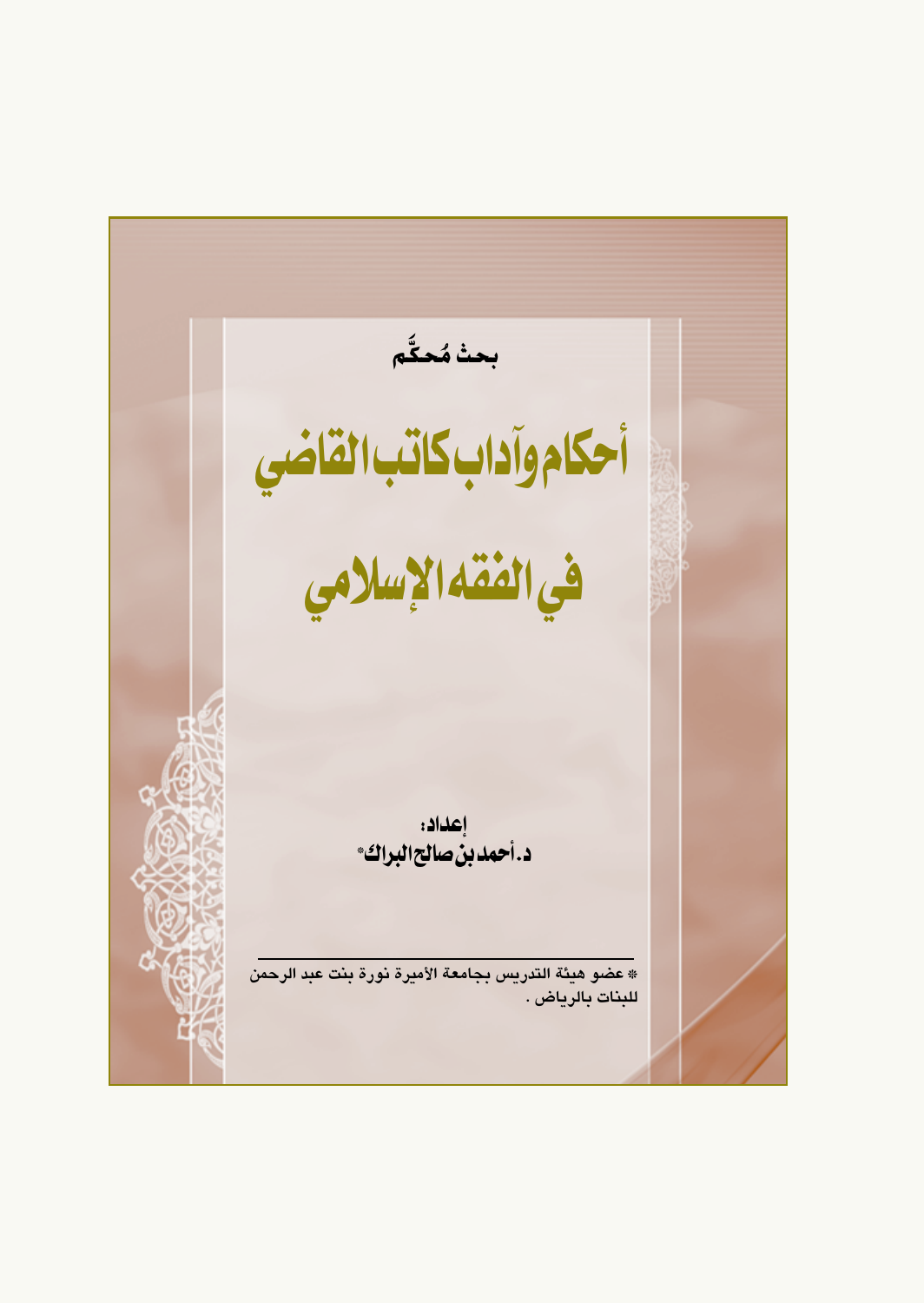#### المقدمة

الحمدلله رب العالمين، والصلاة والسلام على نبينا محمد وعلى أله وصحبه أجمعين، أما ىعد :

فإن من مقصد الشريعة الأعظم جلب المصالح، ودرء المفاسد وإزالتها، ومحصل ذلك إصلاح حال الإنسان، ودفع فساده، ففي صلاحه صلاح العالم وأحواله، وفي فساده حصول ضد ذلك.

ولما كان من طابع كل اجتماع بشري أن يحصل فيه ما يحصل من خصومة واختلاف لأن ذلك من ضرورات الاجتماع، من هنا كان لا بد من تخاصم الناس في الآراء، وفي الحقوق وغيرها وهذه الخصومات والاختلافات التي تقع بين الناس إذا تركت لشهوات المتخاصمين وأهوائهم ولم يوضع لها حدود ولم تراع فيها آداب كانت شرأ مستطيرأ وفسادأ كبيراً.

لذا جاء الإسلام معالجاً لذلك، فشرع القضاء بين الناس حينما يختلفون ويتنازعون؛ حفظاً للحقوق، وعصمة للدماء والأعراض ومصلحة عامة للجماعة والأفراد .

ومع عظم أهمية القضاء ومكانته وما أوكل إلى القاضي من مهام ووظائف تكثر وتقل

 $-712-$ العط العدد (٤١) محرم ١٤٣٠هـ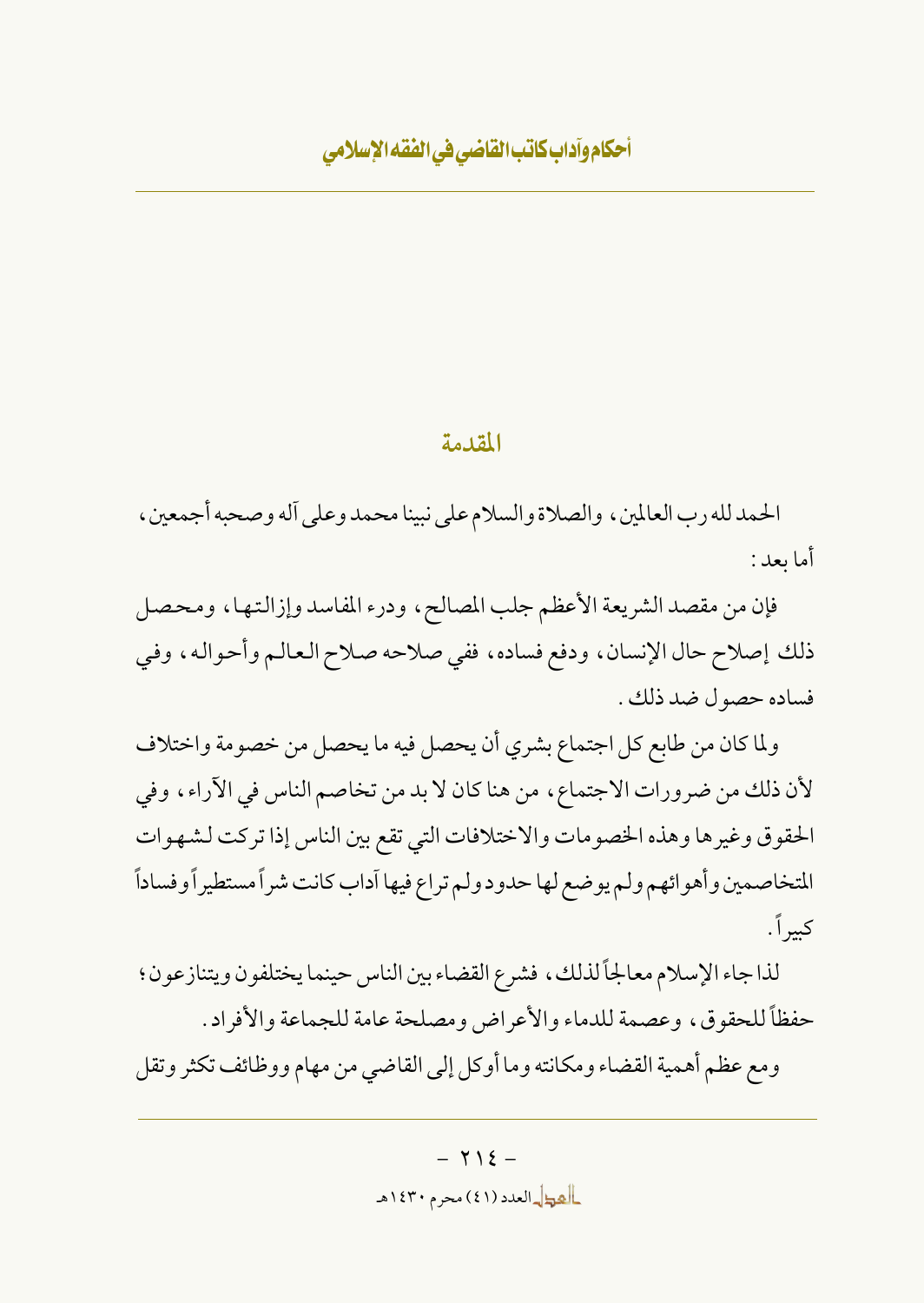حسب ظروف العصر ومتطلباته وخاصة عندما كثر الناس، واتسعت بهم البلاد، وما صاحب ذلك من كثرة في الخصومات وتنوع في المرافعات- جعل القاضي محتاجاً إلى اتخاذ بعض الأشخاص الذين يقومون ببعض الأعمال التبي تعتبر من ضمن الأعمال القضائية .

ومن ذلك من يقوم بتوثيق وحفظ الحقوق وإنهاء المنازعات بين الناس وهو ما يسمى به «كاتب القاضي» .

لذا فإننا سوف نتكلم ومن خلال هذه الورقات عن أحكام وآداب كاتب القاضي ، وما يتفرع منه ككاتب العدل ونحوه .

وقد حررنا هذا البحث بعد المقدمة من خمسة مطالب يتخللها بعض المسائل .

# المطلب الأول المراد بكاتب القاضى ووظيفته

المسألة الأولى:معنى الكتابة والمراد بكاتب القاضي:

الكتابة مأخوذة من الكتْب : وهو أصل صحيح من الكاف، والتاء، والباء : يدل على جمع شيء إلى شيء ومن ذلك الكتاب والكتابة ، يقال : كتبت الكتاب أكتبه كتباً(١)، والكتابة مأخو ذة من قولهم : كَتَبَ كَتْباً من باب قتَل . وكتبه بالكسر ، وكتاباً . أي : خرزته وكتبت البغلة كتباً: خرزت حياها بحلقة حديد، أو صفر ليمتنع الوثوب عليها، وتطلق

(١) معجم مقاييس اللغة لابن فارس ١٥٨/٥ ، ١٥٩، والقاموس المحيط للفيروز آبادي ١/٥، مادة (كتب).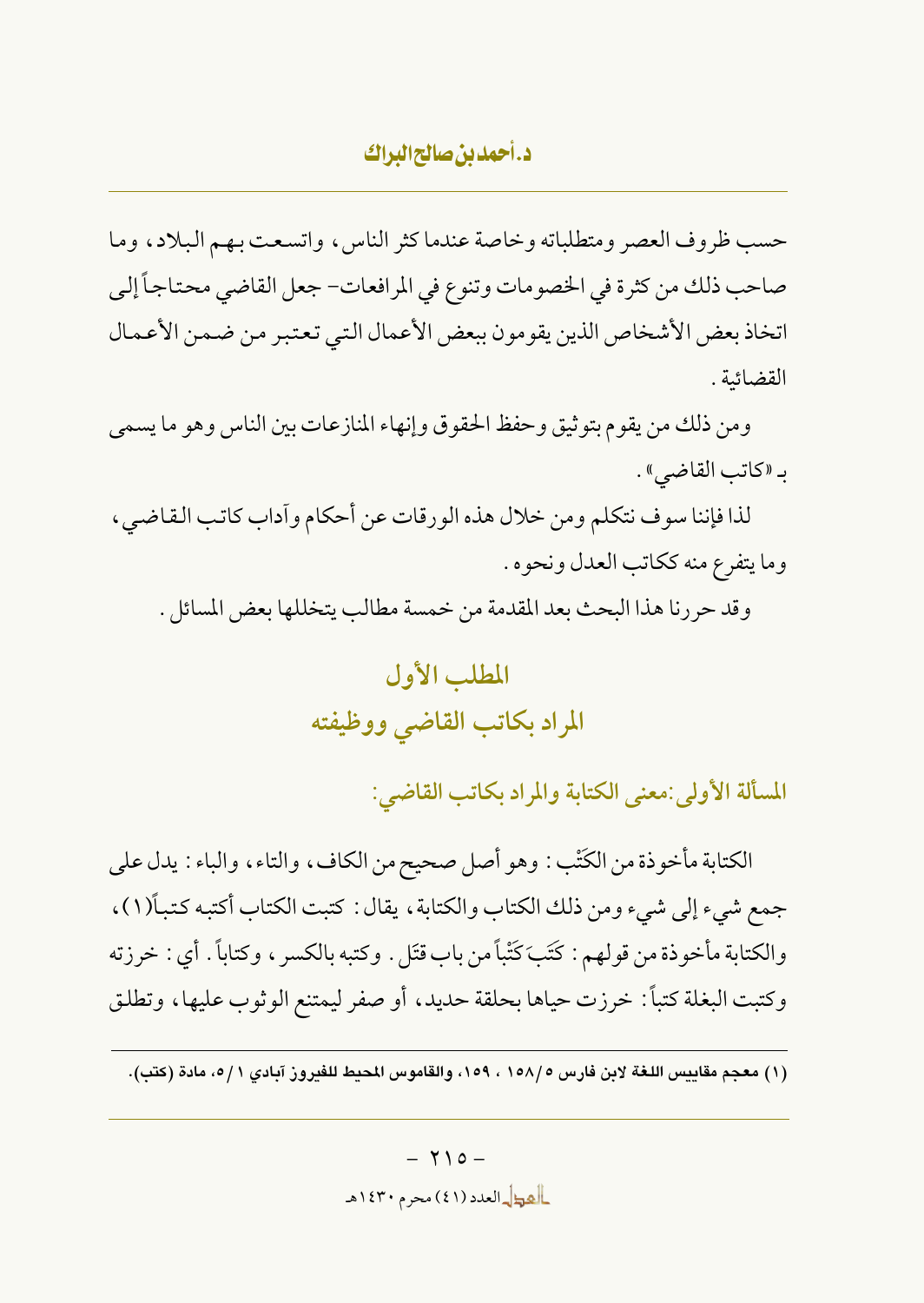الكتبة، والكتاب على المكتوب. ويطلق على الحكم، والقضاء، والإيجاب(٢). وأما كاتب القاضي في الاصطلاح فقد عرف بعدة تعريفات منها : ١ - أنه : «هو الذي يكتب ما يقع في مجلس القاضي بين الخصوم»(٣) . ٢ - وقيل إنه : «الشخص العدل الذي يكتب الوقائع ، والأحكام»(٤) . ٣ - وقيل : «هو الشخص الذي يحضر جلسات القاضي القضائية ، ويقوم بكتابة الدعوي، وأقوال الخصوم، والشهود، والبينات، وتوجيه استدعاءات الحضور، وجميع أعمال الإنذار ، والتبليغ ، وقيد الدعاوي في الجداول ، وكتابة المحاضر ، ونسخ الأحكام إلى غير ذلك من الأعمال المكتبية الخاصة بالقاضي»(٥) .

والذي يظهر بأن التعريف الأول أقرب التعاريف؛ ذلك أن التعريف الثاني فيه إجمال ، وأما التعريف الثالث فإنه تعداد لأعمال كاتب القاضي وليس تعريفاً له .

المسألة الثانية:وظيفة كاتب القاضي:

ووظيفة كاتب القاضي قد لا تتعدى ما ذكر في حده . قال في منح الجليل : ووظيفة الكاتب أن يكتب ما يقع من خصومة في مجلس القاضي (٦) وكذا نحوه في الشرح الكبير (٧) .

 $\cdot$  {  $\cdot$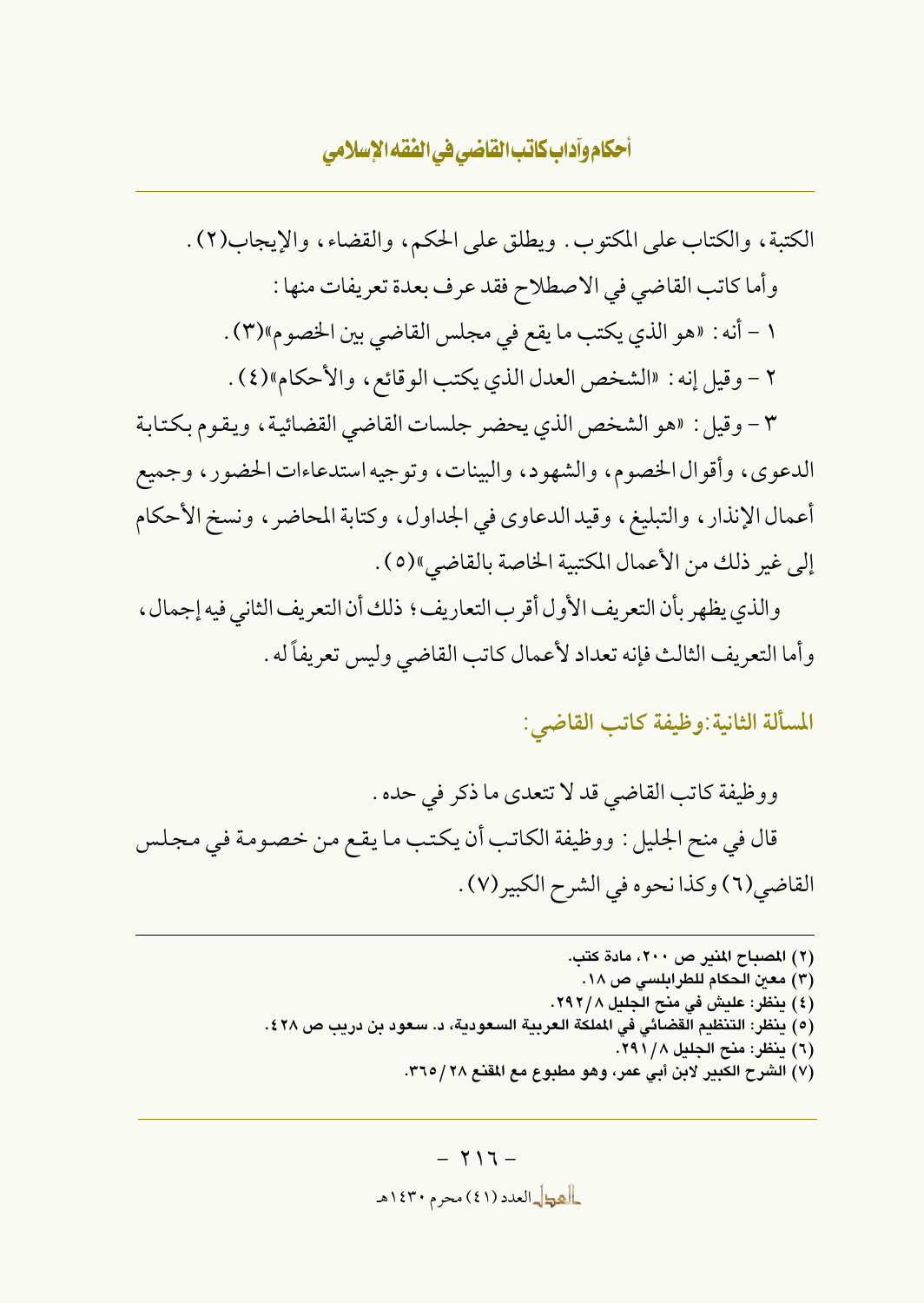وقد سبق في أحد التعاريف بأن كاتب القاضي : هو الذي يحضر جلسات القاضي القضائية، ويقوم بكتابة الدعوى، وأقوال الخصوم، والشهود والبينات، وتوجيه استدعاءات الحضور وجميع أعمال الإنذار ، والتبليغ ، وقيد الدعاوي في الجداول ، وكتابة المحاضر ، ونسخ الأحكام إلى غير ذلك من الأعمال المكتبية الخاصة بالقاضي ، كحفظ أوراق المعاملات وترتيبها ، والإجابة عما تلزم الإجابة عليه(٨) . ووظيفته لا تتعدى ذلك .

> المطلب الثاني أقسام كُتَّـاب القاضي

> > كتاب القاضي على قسمين:

القسم الأول : أن يكون الكاتب عند القاضي لكتابة الأحكام، وتسجيل الدعاوي، والبينات، والإقرارات، ونحوها، ويكون القاضي قد اتخذه كاتباً لأمور المسلمين ومن ثَمَّ فلا بدَّ من توفر الشروط اللازمة فيه كما سيأتي في مطلب شروط الكاتب(٩) .

ويدخل في ذلك ما يطلق عليه في التنظيم القضائي الجديد بكاتب العدل، وهو نتاج توسع الأعمال وكثرة الناس، فاستقل هذا النوع من الكتابة عن القاضي وأصبح من اختصاص كاتب العدل النظر في الإقرارات وكل ما نصت عليه التعليمات الخاصة مما هو خارج عن اختصاص المحاكم العامة والجزئية .

القسم الثاني : أن يكون القاضي قد اتخذ كاتباً له عنده في حاجة نفسه ، وضيعته دون

<sup>(</sup>٨) التنظيم القضائي ص ٢٨ ٤٠.

<sup>(</sup> ٩) ويسمى في محاكم الملكة العربية السعودية «كاتب الضبط».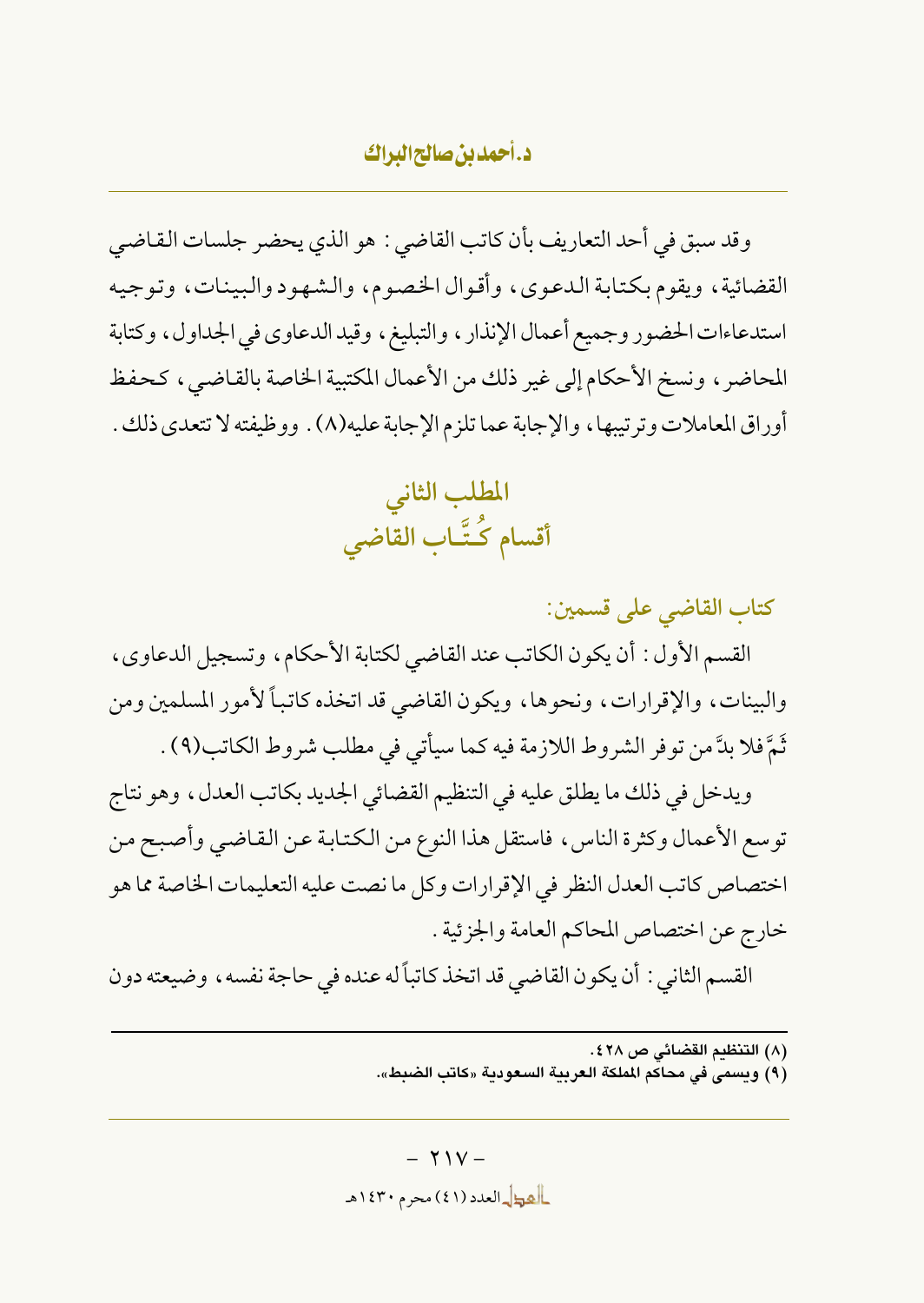أمور المسلمين العامة ، فهذا لا يشترط فيه ما يشترط في الكاتب الذي يتخذه القاضي كاتباً لأحكام وأمور المسلمين.

قال الشافعي في الأم(١٠) : «ولا ينبغي للقاضي أن يتخذ كاتباً لأمور المسلمين حتى يكون عدلاً، جائز الشهادة، وينبغي أن يكون عاقلاً لا يخدع، ويحرص على أن يكون فقيهاً لا يؤتى من جهالة ، وعلى أن يكون نزيهاً بعيداً عن الطمع . فإن كتب له عنده في حاجة نفسه، وضيعته، دون أمر المسلمين فلا بأس».

ثم إنه من كثرة الناس، والأعمال، وما صاحب ذلك من تطور ، وتنوع في الخصومات والمر افعات، فقد خص بعض الكتاب الذين يكادون مستقلين عن القاضي ومجلسه لكتابة المبايعات، والوكالات، والإفراغات، ونحو ذلك من أمور لا يصحبها خصومات وذلك حينما تستدعى الحاجة ذلك .

> المطلب الثالث مشروعية اتخاذ القاضي كاتباً له

لا شك أن الشريعة الإسلامية نصّت على أصل مشروعية كتابة ما يقع بين الناس خاصة في الحقوق والوصايا ونحو ذلك، وما ذلك إلا تو ثيقاً للحقوق وحفظاً لها وصيانة للذم ودرءاً للخصومات المحتملة .

هذا وقد دل على أصل مشر وعية الكتابة تثبيتاً للحقوق، وحفظاً للعهو د نص الكتاب والسنة ومن ذلك وبخاصة : كاتب القاضي .

.<br>(١٠) الأم ٢١٦/٦، وحاشبة قلبوبي وعمبرة ٣٠١/ ٣٠١، ٣٠٢، ومغنى المحتاج ٢٨٢/٦.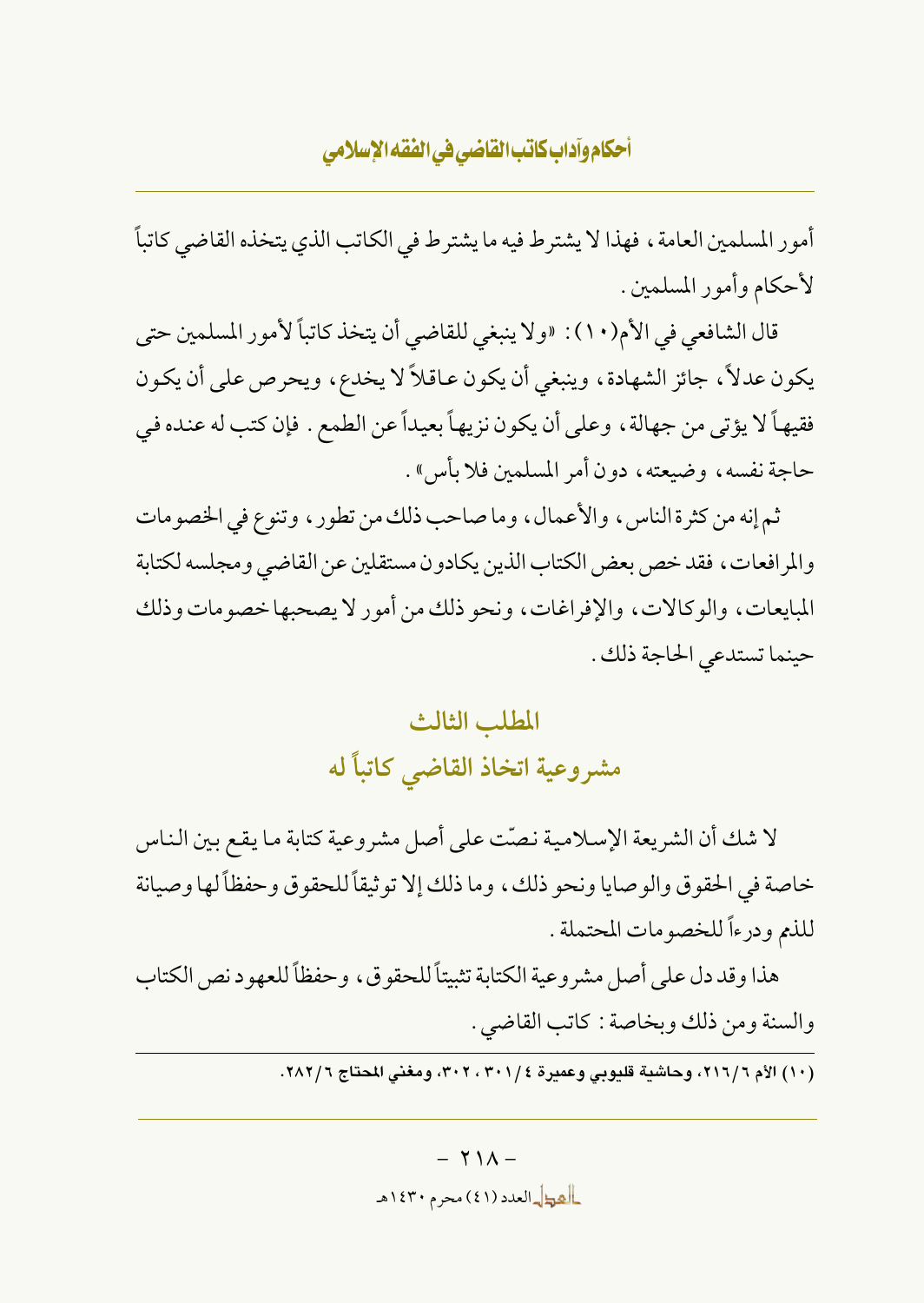فمن الكتاب قوله الله تعالى : ﴿ يَا أَيُّهَا الذينَ آمَنُوا إِذَا تَدَايَنتُم بدَيْنِ إِلَىٓ أَجَلٍ مُّسَمًّى فَاكْتُبُوهُ وَلْيَكْتُب بَّيْنَكُمْ كَاتبٌ بِالْعَدْلِ ﴾(١١) .

ففي هذه الآية الكريمة دلالة واضحة على أهمية الكتابة ، لتوثيق ما في الذم ، وضبطه . ومن السنة ما جاء في كتابة عقد صلح الحديبية(١٢)، وغيره، وأن النبي «استكتب زيد بن ثابت وغيره من الصحابة»(١٣)، ثم صحابته من بعده .

ومن هذا المنطلق ونظراً لاتساع أعمال القاضيي ، وكثرة وظائفه الموكلة إليه ، وما استجد من أمور –جعلت القاضي مضطراً إلى اتخاذ بعض الأعوان الذين يساعدونه، ويؤدون بعض الوظائف التي هي من صلب عمله ، تخفيفاً عليه ، وضبطاً وترتيباً له ومنهم الكاتب للقاضي .

وقد تحدث الفقهاء عن مشروعية اتخاذ القاضي كاتباً له معيناً، ومرتباً، وضابطاً.

قال في بدائع الصنائع : «ومنها – أي آداب القاضي – أن يتخذ كاتباً؛ لأنه يحتاج إلى محافظة الدعاوي، والبينات، والإقرارات التي لا يمكنه حفظها، فلا بد من الكتابة، وقد يشق عليه أن يكتب بنفسه فيحتاج إلى كاتب يستعين به»(١٤).

(١١) سورة البقرة، الآية: ٢٨٢. (١٢) أخرجه البخاري في صحيحه كتاب الشروط: باب الشروط في الجهاد والمصالحة مع أهل الحرب وكتابة الشروط رقم ( ۲۷۳۱ ، ۲۷۷۲ ) في ۲۸۱/۲. (١٣) أخرجه البيهقي في السنن الكبـري ١٢٦/١٠، وبنحوه ما أخرجه البخاري في باب قوله تعــالـي: ﴿ لَقَدْ جَاءَكمْ رَسولٌ مّنْ أَنفسكمْ ﴾ [التوبة: ١٢٨]من كتاب التفسير، وفي باب جمع القرآن، وكتاب فضائل القـرآن، وفـي باب ما يستحَب للكاتب أن يكون أميناً عاقــلاً وباب ترجمة الحكام معلقاً من كتاب الأحكام ٦ / ٨٩ ، ٢٢٠ ، ٢٢٥، ٢٢٦ ، ٩٢/٩ ، ٩٤ وأبو داود في باب رواية حديث أهل الكتاب من كتاب العلم ٢ /٦٨٦، والترمذي، باب ما جاء في تعليم السريانية من كتاب الاستئذان، وفي باب قوله تعالـي: ﴿ لَقَدَّ جَاءَكِمَ رَسول من أَنْفسكمَ ﴾ كتاب التفسير، عارضة الأحوذي ١٧٢/١٠ ، ٢١/ ٢٥٨ ، ٢٦١، والإمام أحمد في المسند ١٨٢/ ، ١٨٤. (١٤) بدائع الصنائع ١٢/٧.

> $- Y \setminus 9 \frac{1}{2}$ اهط العدد (٤١) محرم ١٤٣٠هـ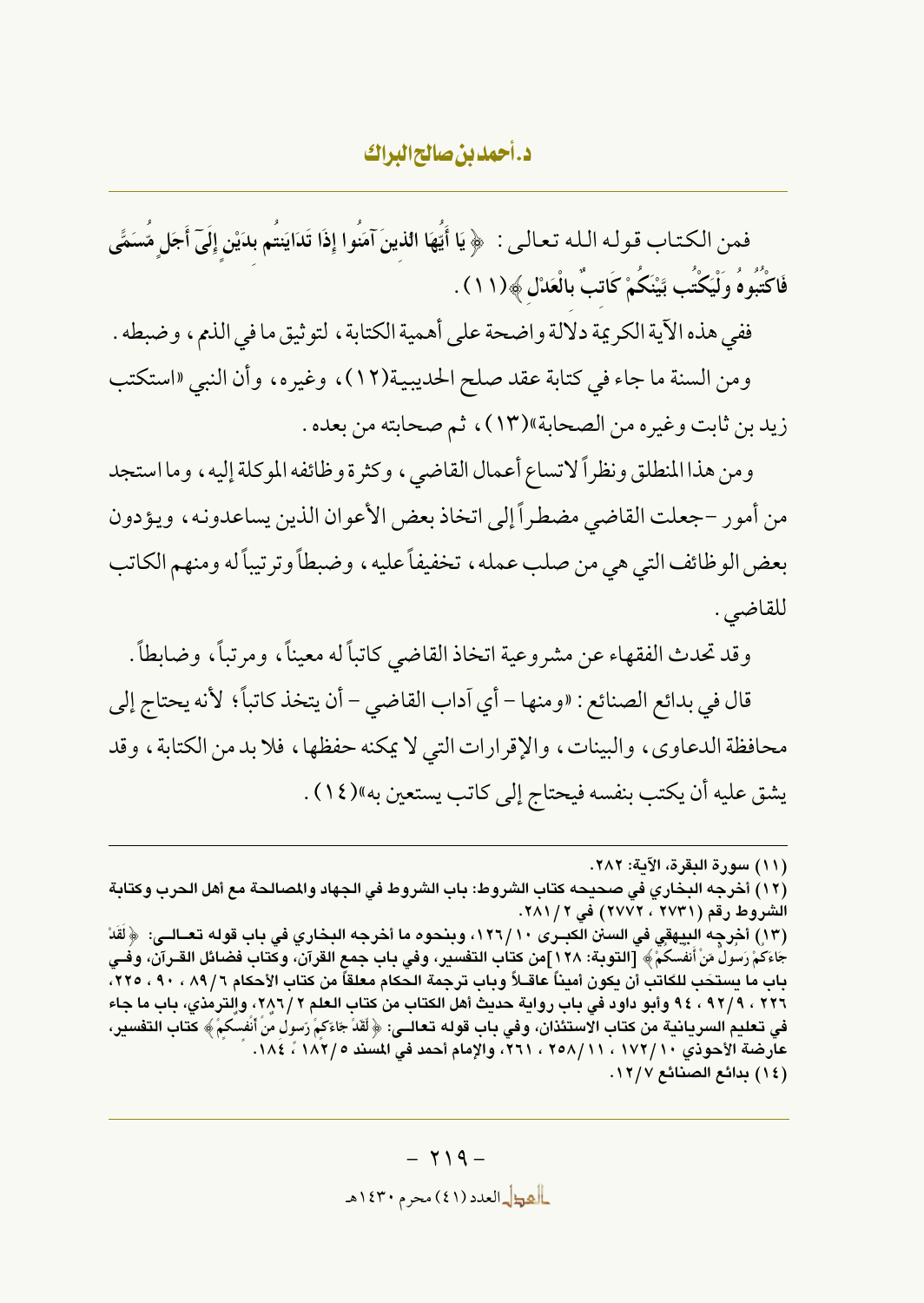وقال في معين الحكام : «ومنها : أن يختار له كاتباً يكتب له ، ويكتب ما يقع في مجلسه بين الخصوم»(١٥).

وقال في منح الجليل : «ورتب القاضي كاتباً عدلاً يكتب الوقائع ، والأحكام ترتيباً واحياً»(١٦).

وقال في تبصرة الحكام : «ومنها أن يختار له كاتباً يكتب له ما يقع بمجلسه بين الخصوم»(١٧).

وقال في المنهاج وشرحه(١٨) : «ويتخذ مزكياً، وكاتباً، ويشترط كونه مسلماً، عدلاً، عارفاً بكتابة محاضر ، وسجلات، ويستحب فقه، ووفور عقلٍ، وجودة خط».

وقال في كشاف القناع(١٩): «ويستحب له – أي القاضي – اتخاذ كاتب؛ لأنه – عليه الصلاة والسلام – استكتب زيداً وغيره؛ لأن الحاكم تكثر أشغاله فلا يتمكن من الجمع بينها وبين الكتابة».

وفيه مسألتان:

(١٥) معين الحكام ص ١٨. (١٦) منح الجليل ٢٩٢/٨. (١٧) تبصرة الحكام ٢٥/١. (١٨) للشربيني المسمى مغني المحتاج ٢٨٢/٦. (١٩) كشاف القناع ٣١٩/٦.

#### $- YY -$

العط العدد (٤١) محرم ١٤٣٠هـ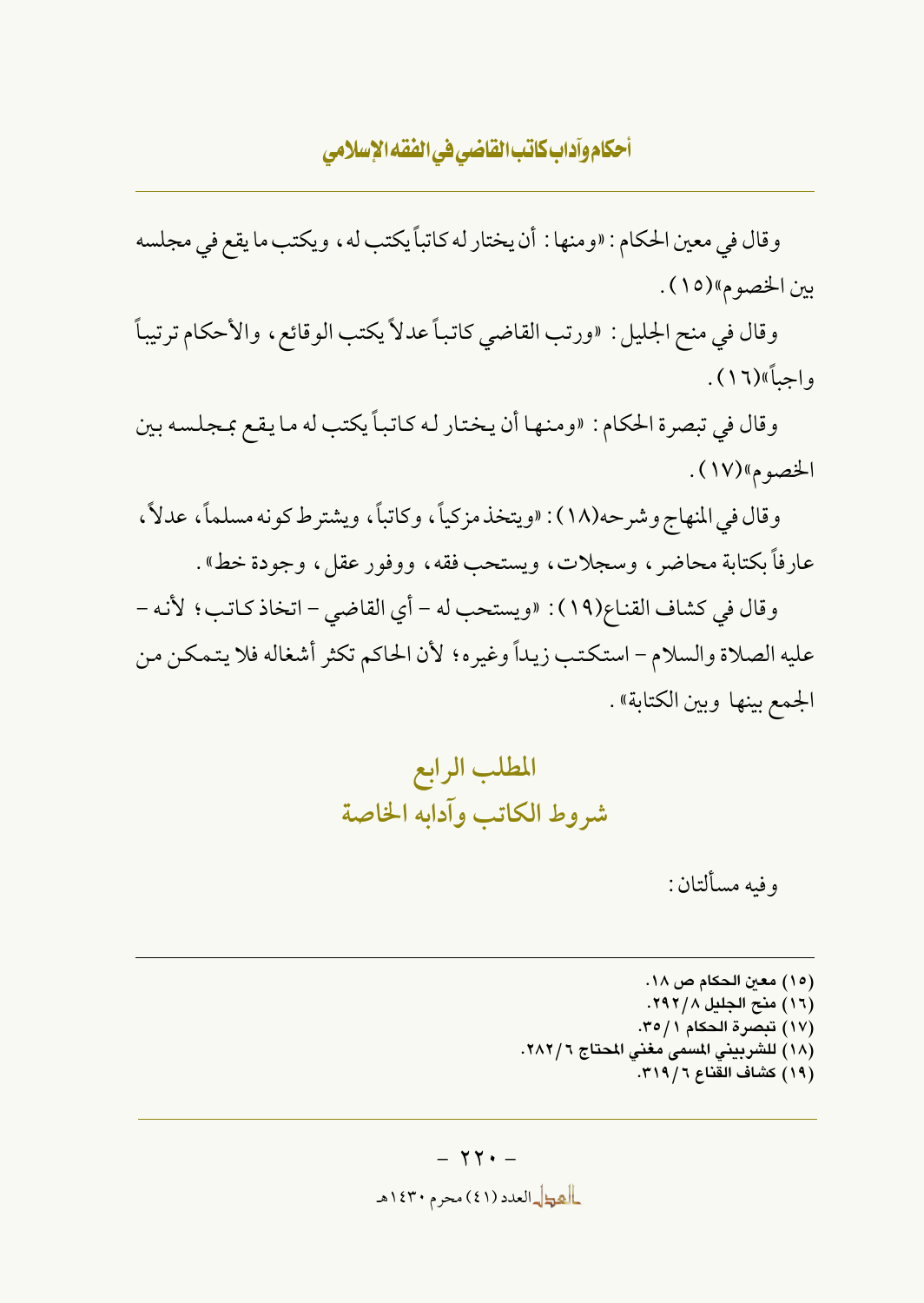المسألة الأولى: شروط الكاتب الخاصة:

هناك بعض الشروط الخاصة التي يجب أن تتوافر في كاتب القاضي ونحوه ممن جعلت إليهم كتابة الحقوق وتوثيقها، وكذا إنهاء الخصومات، وتثبيت الإقرارات ونحوها : وهي كما يلي : أولاً: الإسلام.

وقد وقع خلاف بين الفقهاء في حكم اتخاذ القاضي كاتباً غير مسلم على أقوال :

**القول الأول:** أنه يشترط في الكاتب أن يكون مسلماً، وذهب إليه الحنفية(٢٠)، والمالكية(٢١)، والشافعية(٢٢)، والحنابلة(٢٣).

واستدلوا بما يلي:

١ – قــول الــلــه تــعـــالـــى : ﴿ يَا أَيُّهَا الَّذينَ آمَنُوا لا تَتَّخذُوا بطَانَةً مّن دُونكُمْ لا يَأْلُونَكُمْ خَبَالاً ﴾ (٢٤) .

٢- ما جاء : « أن أبا موسى قدم على عمر - رضي الله عنهما - ومعه كاتب نصراني ، فأحضر أبو موسى شيئاًمن مكتوباته عند عمر فاستحسنه وقال : قل لكاتبك يجيء ويقرأ كتابه . قال : إنه لا يدخل المسجد قال : ولم؟ قال : إنه نصراني، فانتهره عمر وقال : لا تأمنوهم وقد خونهم الله تعالىي، ولا تُقَرِّبوهم وقد أبعدهم الله، ولا تُعزُّوهم وقد أذلهم الله»(٢٥) .

(٢٠) بدائع الصنائع ١٢/٧، معين الحكام ص١٨.

(٢١) حاشية الدسوقي على الشرح الكبير ١٣٨/٤، تبصرة الحكام ٣٥/١، منح الجليل ٢٩٠/ ٢٩٠, ٢٩١.

(٢٢) مغني المحتاج ٣٨٢/٦، وأدب القاضي لابن أبي الدم ٩٢٦/١.

(٢٣) كشاف القناع ٣١٩/٦، وهذه الشروط ما ذكر منها وما سوف يأتي للكاتب الذي يتخذه القاضي لمصالح المسلمين، وكتابة أحكامهم دون الكاتب الخاص الذي جعله لخاصة نفسه. ينظر الأم ٦ /٢١٦، مغني المحتاج ٦ /  $.7<sub>N</sub>$ 

- (٢٤) سورة آل عمران، الآية: ١١٨.
- (٢٥) رواه الترمذي باب ما جاء فيمن تعلم السريانية ٦١٤/٣.

 $- YY1 -$ العط العدد (٤١) محرم ١٤٣٠هـ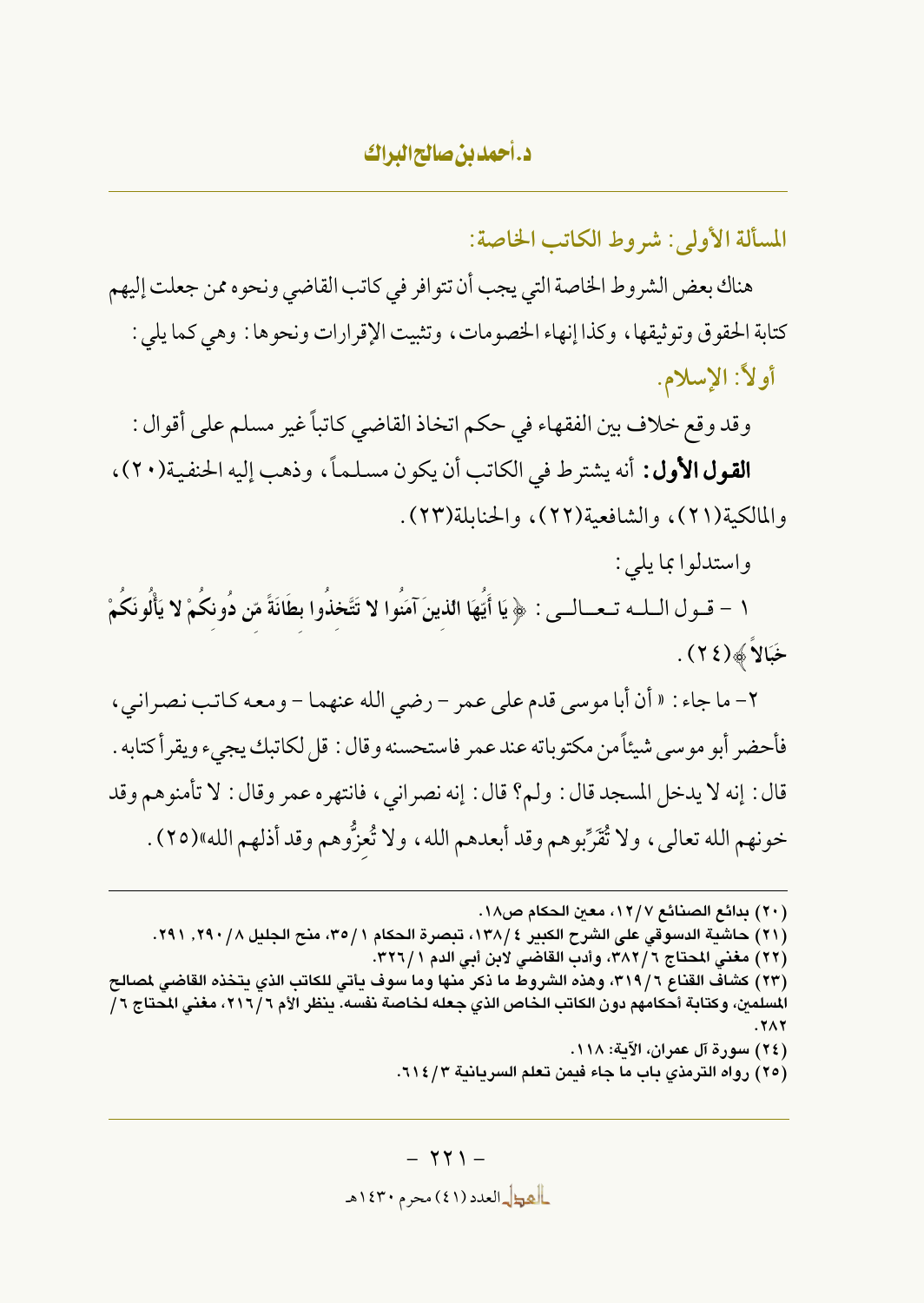٣ – أن عمل الكاتب أمانة فهو مؤتمن على كل ما يكتبه ويستمعه، ولا أمان لكافر على المسلمين .

٤ – أن الإسلام من شروط العدالة، وهي شروط في الكاتب ولا تتوفر العدالة في غير المسلم.

ونوقش : بأن اشتراط العدالة للكاتب مختلف فيه كما سيأتي في الشرط الثاني . ثم هل الإسلام شرط للعدالة؟

**القول الثاني :** أنه يجوز أن يستكتب القاضي غير المسلم بشرطين : الأول: أن يضطر إلى ذلك . والثاني : أن ينظر القاضي في كل ما يكتبه الكاتب، ولا يكله إليه . وهذا اختيار بعض المالكية(٢٦)، وهو أحد الوجوه عند الشافعبة(٢٧) . واستدلوا عا يلي: أن ما يكتبه الكاتب غير المسلم لا بد من وقوف القاضي عليه ، ومن ثم فتؤمن الخيانة .

الراجح:

الذي يترجح – والله أعلم – القول الثاني لتوسطه بالقول خاصة في حال الضرورة، واطلاع الكاتب على ما يكتب .

الشرط الثاني: أن يكون الكاتب عدلاً.

وقد وقع خلاف بين الفقهاء في اشتراط هذا الشرط على ثلاثة أقوال :

(٢٦) تعصرة الحكام ٣٥/١، ٣٥، منح الجليل ٢٩٠/٨، ٢٩١. (٢٧) أدب القضاء لابن أبي الدم ٢ / ٣٢٦، ومغني المحتاج ٣ / ٣٨٢.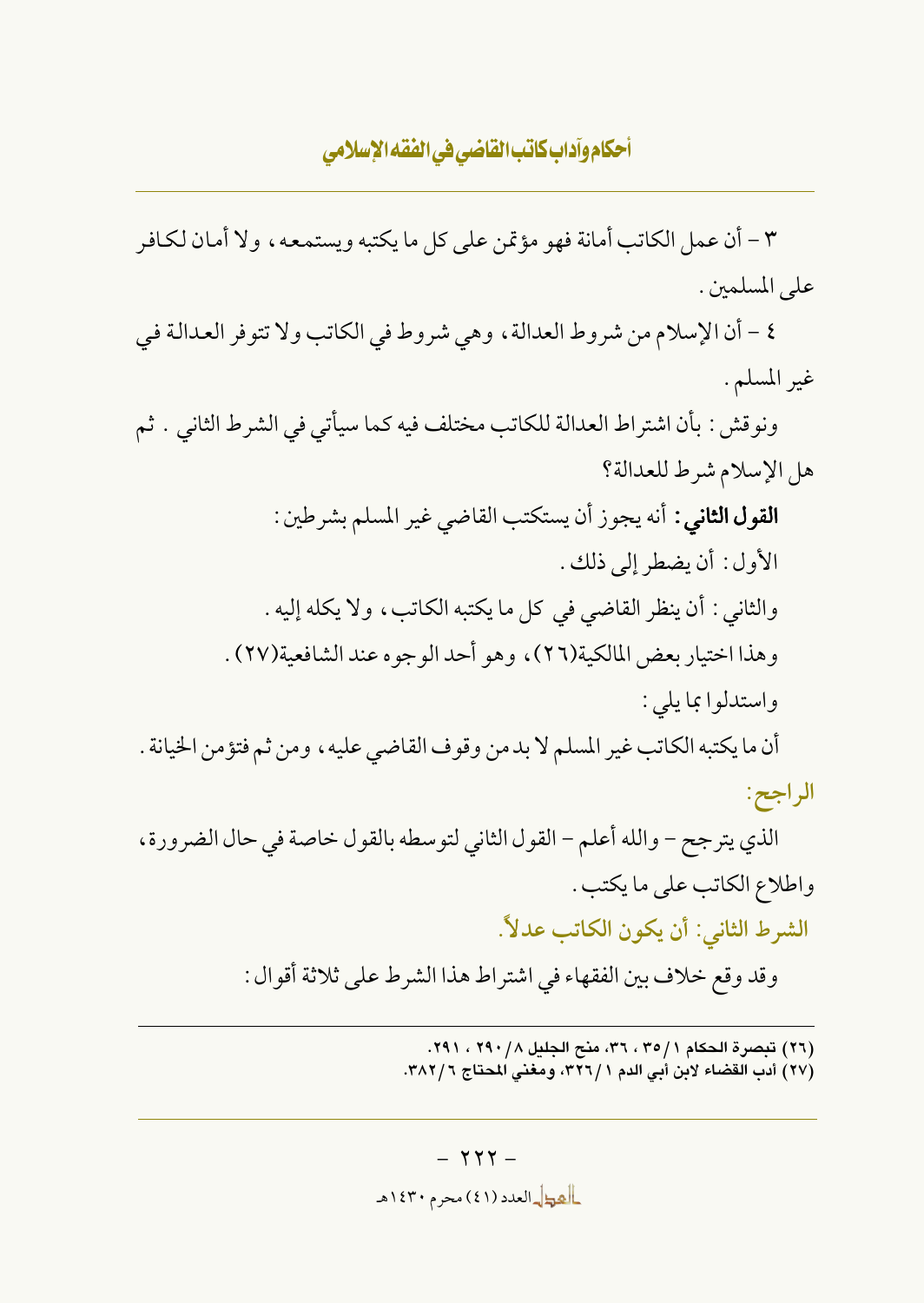القول الأول: تشترط العدالة للكاتب وهو قول الجمهور من الحنفية(٢٨)، والمالكية(٢٩)، والشافعية(٣٠)، والحنابلة(٣١).

واستدلوا :

بأن الكتابة موضع أمانة، ولا أمانة لغير العدل(٣٢).

القول الثاني: إنه يستحب أن يكون الكاتب عدلاً ولكن لا يجب، وهو قول للشافعية(٣٣).

واستدلوا:

بأن ما يكتبه الكاتب لا بد أن يقف عليه القاضي، ومن ثم فلا معنى لاشتراط العدالة (٢٤).

**القول الثالث:** جواز كون الكاتب غير عدل في حالة الضرورة، وهو اختيار المالكية(٣٥).

واستدلوا بما يلي: أنه يجب على القاضي حينئذ الاطلاع على ما كتبه كاتبه(٣٦)، ومن ثم فلا يضر عدم العدالة.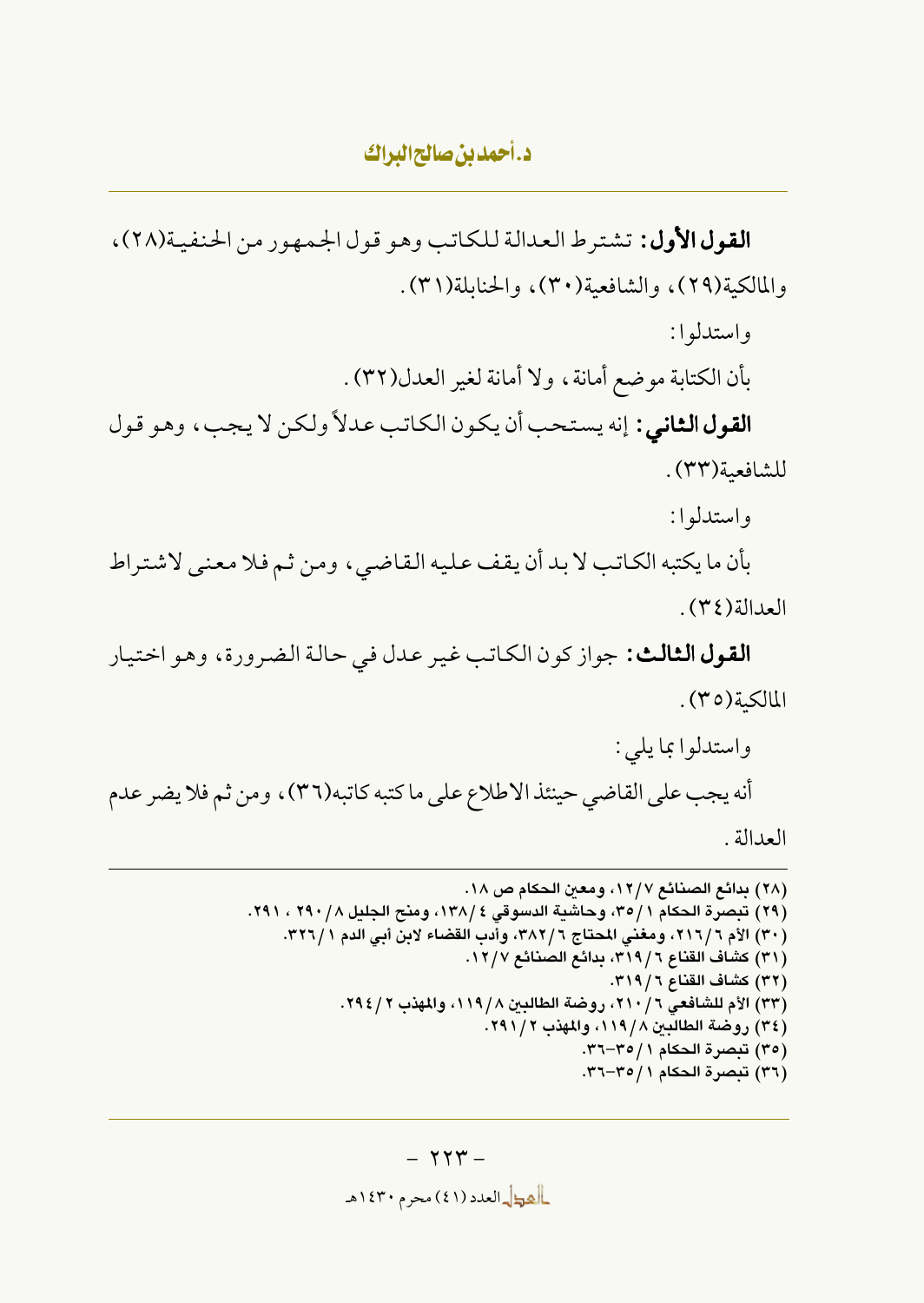الراجح:

يترجح – والله أعلم – القول الثالث لأنه جاء وسطاً بين الأقوال لا سيما وأن جميع الأقوال ليس معها من الأدلة ما يقوى على الاحتجاج .

الشرط الثالث: أن يكون الكاتب عالماً بأحكام، الكتابة، وأصولها، وقواعدها، ونحو ذلك من أمور يحتاجها مثله.

وذلك لأنه ربما يخطئ في حرف، أو كلمة فتقلب المعنى لمن بعده(٣٧) .

الشرط الرابع: العدد.

وقد اشترط العددَ في الكاتب بعضُ المالكية(٣٨)، أما جمهور الفقهاء فلم يُشرْ أحدهم إلى اشتراط العدد(٣٩) .

الشرط الخامس: الحرية.

وقد اختلف الفقهاء في اشتراطها للكاتب على قولين:

الأول: اشتراط الحرية ، وهو قول جمهور الفقهاء من الحنفية(٤٠) ، والمالكية(٤١) ، والشافعية(٤٢)، والحنابلة(٤٣).

واستدلوا بما يلي :

(٣٧) بدائع الصنائع ١٢/٧، معين الحكام للطرابلسي ص١٨، وتبصرة الحكام ٣٥/١، مغني المحتاج ٣٨٢/٦، وأدب القضاء لابن أبي الدم ٢ / ٣٢٦، وكشاف القناع ٣ / ٣١٩. (٣٨) منح الجليل ٢٩١/٨. (٣٩) بدائع الصنائع، ومعين الحكام للطرابلسي، وتبصرة الحكام، ومغنى المحتاج، وأدب القضاء لابن أبي الدم، وكشاف القناع للبهوتي (المصادر السابقة)، والمقنع والشرح الكبير ٢٦٤/ ٣٦٤ ، ٣٦٥. (٤٠) معين الحكام للطرابلسي ص١٨، وبدائع الصنائع ١٢/٧. (٤١) تبصرة الحكام ٢٥/١-٣٦، ومنح الجليل ٢٩٠/٨. (٤٢) أدب القضاء لابن أبي الدم ٢ / ٣٢٦، ومغني المحتاج ٣ / ٣٨٢. (٤٣) كشاف القناع ٣١٩/٦.

 $-1156$ العط العدد (٤١) محرم ١٤٣٠هـ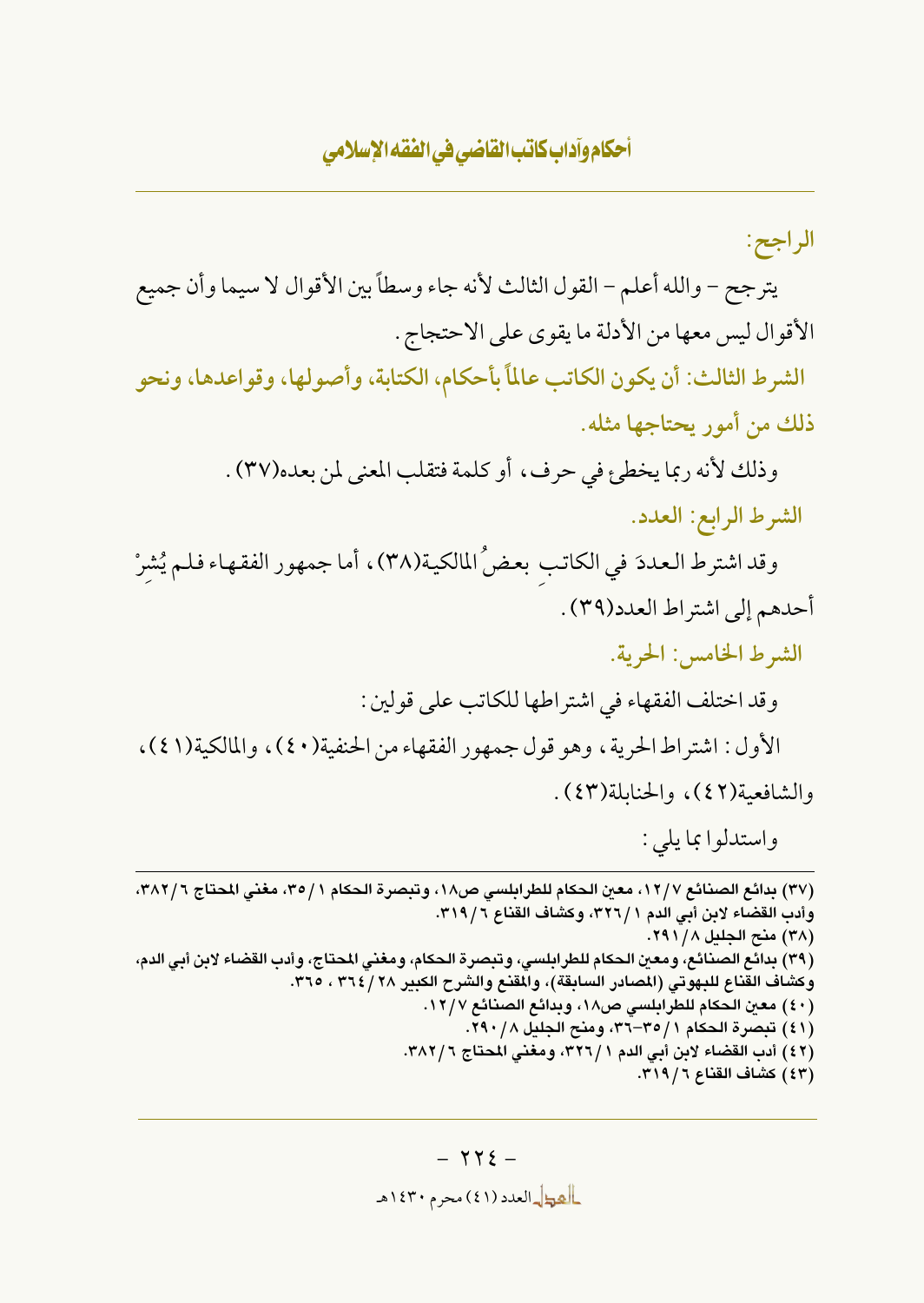أنه ربما احتيج إلى شهادته ، فيكون متفقاً على قبولها(٤٤) . ونوقش بأن هذا التعليل ليس بكاف في منع كتابة العبد . القول الثاني : جواز اتخاذ القاضي كاتباً غير حر ، وهو قول بعض الحنابلة(٤٥) . واستدلوا بما يلي : أن شهادة العبد جائزة فكذا كتابته ؛ لأنها من باب الشهادة(٤٦) . وقد وقع خلاف بين الفقهاء في اشتراط هذا الشرط على قولين .

الراجح:

الذي يترجح – والله أعلم – القول الثاني القائلون بعدم اشتراط الحرية في كاتب القاضي وذلك لأني لم أجد في تعليل المانعين قوة للقول به لأنه ينبغي القول بأنه إذا وجد حر وعبد فيقدم الحر ، والأجدر ألا يتخذ عبداً وقد وجد كاتب حر .

الشرط السادس: أن يكون الكاتب جائز الشــهـادة(٤٧)، وعلل بعضهم ذلك بـأن القاضي قد يحتاج إلى شهادته.

المسألة الثانية: آداب كاتب القاضي:

هناك بعض الأداب التي ينبغي للكاتب أن يتحلى بها وهي كما يلي : أولاً : معرفته بالفقه ، وبأحكام الشرع ، وذلك لأنه يحتاج إلى الاختصار والحذف

(٤٤) بدائع الصنائع ١٢/٧، معين الحكام ص ١٨.

(٤٥) الشرح الكبير لابن أبي عمر وهو مطبوع مع المقنع والإنصاف ٢٦٦/ ٣٦٦.

- (٤٦) الشرح الكبير ٢٨/ ٣٦٦.
- (٤٧) بدائع الصنائع ١٢/٧، والأم ٢١٦/٦.

 $- YY0 -$ العط العدد (٤١) محرم ١٤٣٠هـ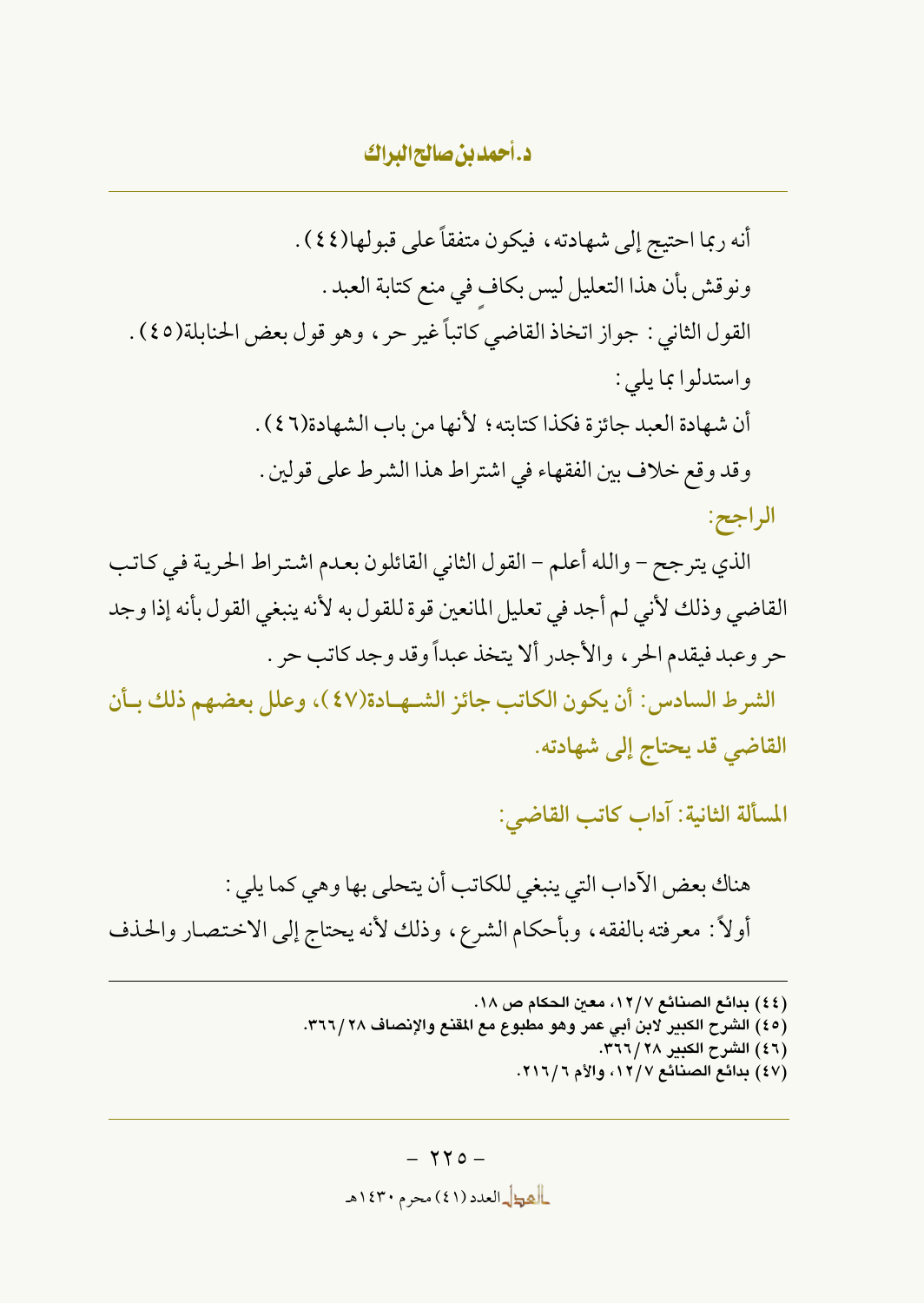من كلام الخصمين، والنقل من لغة إلى أخرى . ولا يقدر على ذلك إلا من له معرفة بالفقه ، فإن لم يكن فقيهاً فإنه ربما كتب كلام الخصمين كما سمعه ، ولا يتصرف فيه بالزيادة والنقصان؛ لئلا يوجب حقاً ولا يسقط حقاً واجباً ، وتصرف غير الفقيه بتفسير الكلام لا يخلو من ذلك(٤٨).

ثانياً: أن يكون الكاتب عفيفاً، صالحاً، ورعاً، مستيقظاً؛ وذلك أن العفة والصلاح من باب الأمانة؛ والأمانة لا يؤديها إلا العفيف الصالح الذي يراقب الله، ويخشى عذابه(٤٩).

ثالثاً: أن يكون الكاتب جيد الخط ؛ لئلا يشتبه في كتابته بسبب رداءة خطه فيحيل المعنى، أو يزاد ويستقصى في عدد، ونحوه(٥٠).

رابعاً: أن يكون الكاتب وافر العقل(٥١)؛ لأن مَنْ هذه صفته فإنه لا يَخْدع ولا

ينخدع . خامساً : أن يكون الكاتب صحيح الضبط ؛ لئلا يفسد ما يكتبه . سادساً : ينبغي للحاكم أن يُجْلس الكاتب بين يديه يشاهد ما يكتبه ، ويشافهه بما يملي علبه(٥٢).

(٤٨) بدائع الصنائع ١٢/٧، معين الحكام ص ١٨، تبصرة الحكام ٢٥/١، وأدب القضاء لابن أبي الدم ٢٣٦/١، وكشاف القناع ٦ / ٣١٩. (٤٩) بدائع الصنائع ١٢/٧، معين الحكام ص ١٨، تبصرة الحكام ٣٥/١، كشاف القناع ٣١٩/٦. (٥٠) معين الحكام ص١٨، وكشاف القنــاع ٣٩/٦، والإقناع مع الشرح الكبيــر ٣٦٤/٢٨-٣٦٥، وأدب القضاء لابن أبي الدم ٦ / ٣٣٦، ومغني المحتاج ٣٨٢/٦. (٥١) معين الحكام ص١٨، وتبصرة الحكــام ٣٥/١، مغني المحتاج ٣٨٢/٦، وأدب القاضي لابن أبي الــدم ١ / ٣٣٦، وكشاف القناع ٢٨ / ٣٦٥. (٥٢) مغني المحتاج ٣٨٢/٦، والشرح الكبير ٣٦٥/٢٨.

العط العدد (٤١) محرم ١٤٣٠هـ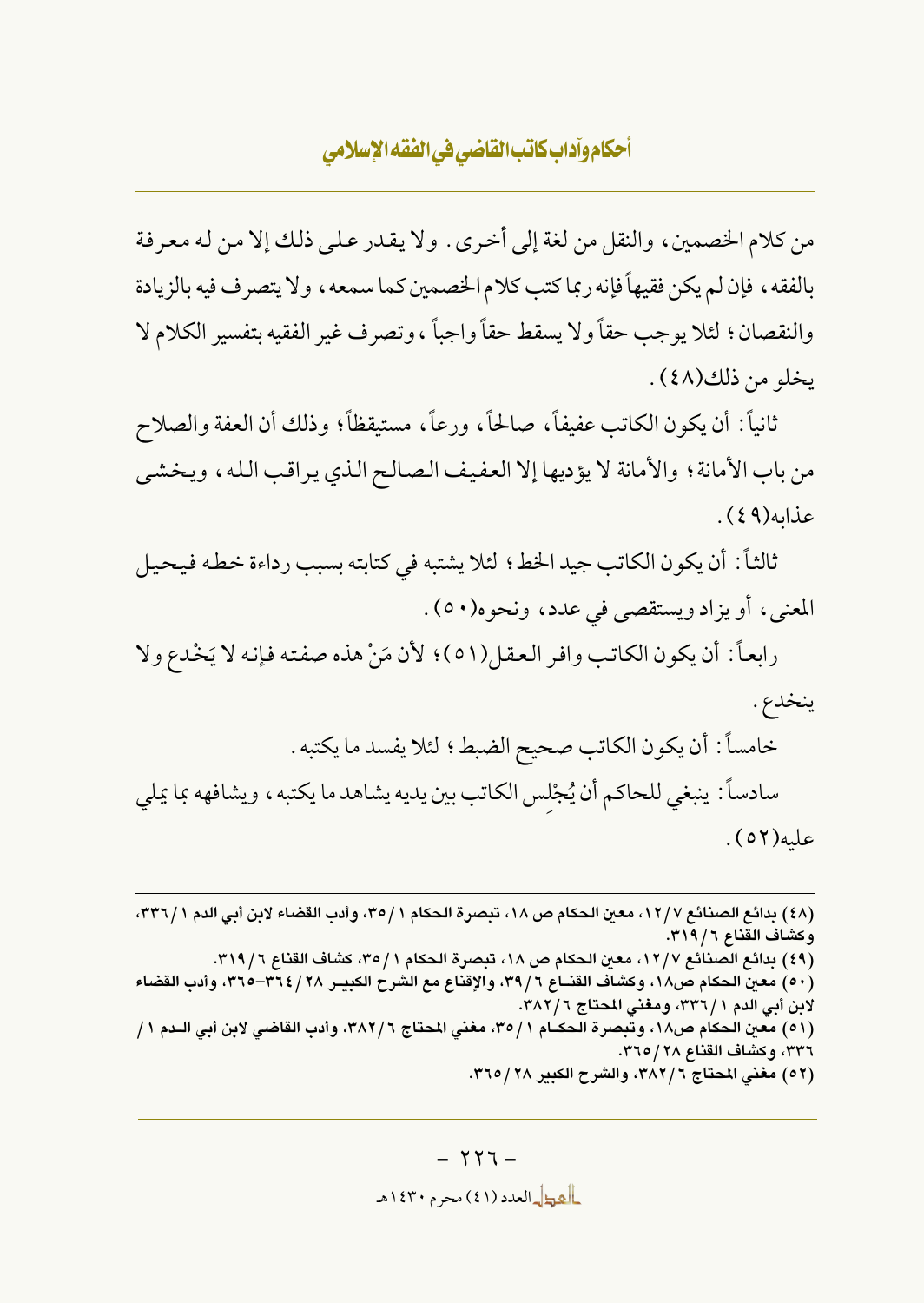المطلب الخامس آداب الكتابة

هناك بعض الأداب التي ينبغي مراعاتها عند كتابة وتوثيق العقود، أو المنازعات ودعاوي الحقوق، وذلك لما لها من الأثر البين في توثيق العقد، وضبطه، وسهولة الرجوع إليه عند الطلب(٥٣)، وهي كما يلي :

أولاً : أن يكون الكتاب الذي يكتب تو ثيقاً لعقد، أو منازعة، أو إنهاء أو نحو ذلك مبدوءً به البسم الله الرحمن الرحيم ا(٤٥٤).

لما جاء عنه «أنه قال للكاتب في صلح الحديبية في بداية المعاهدة : بسم الله الرحمن الرحيم»(٥٥).

ثانياً: أن تكون الكتابة بخط واضح، وأن يكون القلم سليماً من العيوب المخلة بالكتابة؛ لئلا يلتبس الأمر بعد ذلك عند الرجوع.

ثالثاً: أن تكون الكتابة بألفاظ واضحة لا لبس فيها، وأن يتجنب الكاتب الألفاظ الغريبة، والمعاني المشتركة، والضروب البلاغية التي يصعب على عامة الناس فهمها .

(٥٣) هذه الآداب بعضها قد نص عليه عند الفقهاء، وبعضه لم ينص عليه، وإنما اجتهدت في وضعه، وما كان منصوصاً عليه فإنى أبيْن ذلك في الهامش إلا أنى رتبت الآداب حسب أولويات الكتابة. (٥٤) كشاف القناع ٣٦٧/٦، ٣٦٧، وتبصرة الحكام ٢٨٣/١. (٥٥) صحيح البخاري، كتاب الشروط: باب الشروط في الجهاد والمصالحة مع أهل الحرب وكتابة الشــروط، رقم ٢٧٣١ ، ٢٧٧٢ ، ٢٨١/٢، شرح تحفة الحكام ميارة الفاسي ٤٢/١، وكشاف القناع ٣٦٧/٦ ، ٣٦٩.

> $- YYV -$ العط العدد (٤١) محرم ١٤٣٠هـ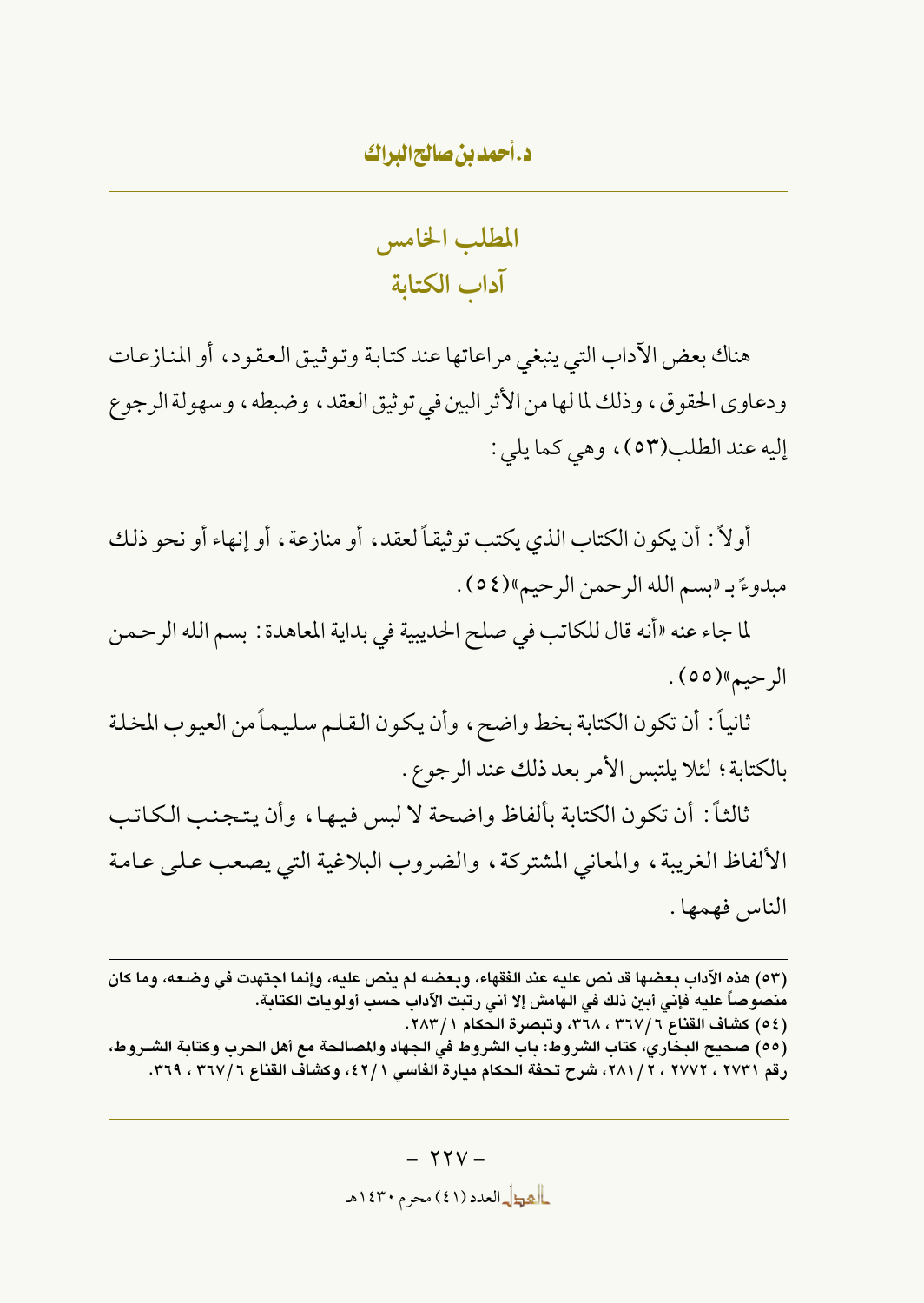رابعاً : أن تكون الكتابة بقلم ثابت لا يذهب أثره بالمكشط، ولا يتغير بمؤثر عليه وذلك حسب الإمكان .

خامساً: أن يذكر أصحاب الخصومة بأسمائهم المشهورة موثقاً معه اسم أبيه ، وجده ، ونسبه مع ذكر اسم القاضي وأبيه وجده(٥٦)، وذكر حلية الخصوم إن احتيج إليها(٥٧) .

سادساً: أن يذكر مكان الخصومة، ومحل التنازع، ونوع الحكم، والشروط والمستثنيات إن و جدتا(٥٨) .

سابعاً: أن يذكر التاريخ اليومي، والشهري، والسنوي.

ثامناً : ينبغي للكاتب أن يستعمل كل ما يو ثّق عمله ، ويصونه من تعدد نسخ المكتوب ، وحفظه، وعدم اختلاطه، أو وقوعه في أيدي الآخرين إلا بإذنه(٥٩)، وأن يستعمل في ذلك ما استجد من أجهزة حديثة للكتابة ، وحفظها وتو ثيقها .

تاسعاً: أن يحرص الكاتب على أن يكون ما يكتبه من حكم، أو خصومة ونحوهما مختوماً بختم المحكمة، أو مجلس الحكم حتى لا يكون ذلك عرضة للتغيير أو التزوير فيما يعد (٦٠).

عاشراً: أن يذكر الكاتب الشهود بأسمائهم، ويشير إلى حضورهم إن كانو ا حاضرين

العط العدد (٤١) محرم ١٤٣٠هـ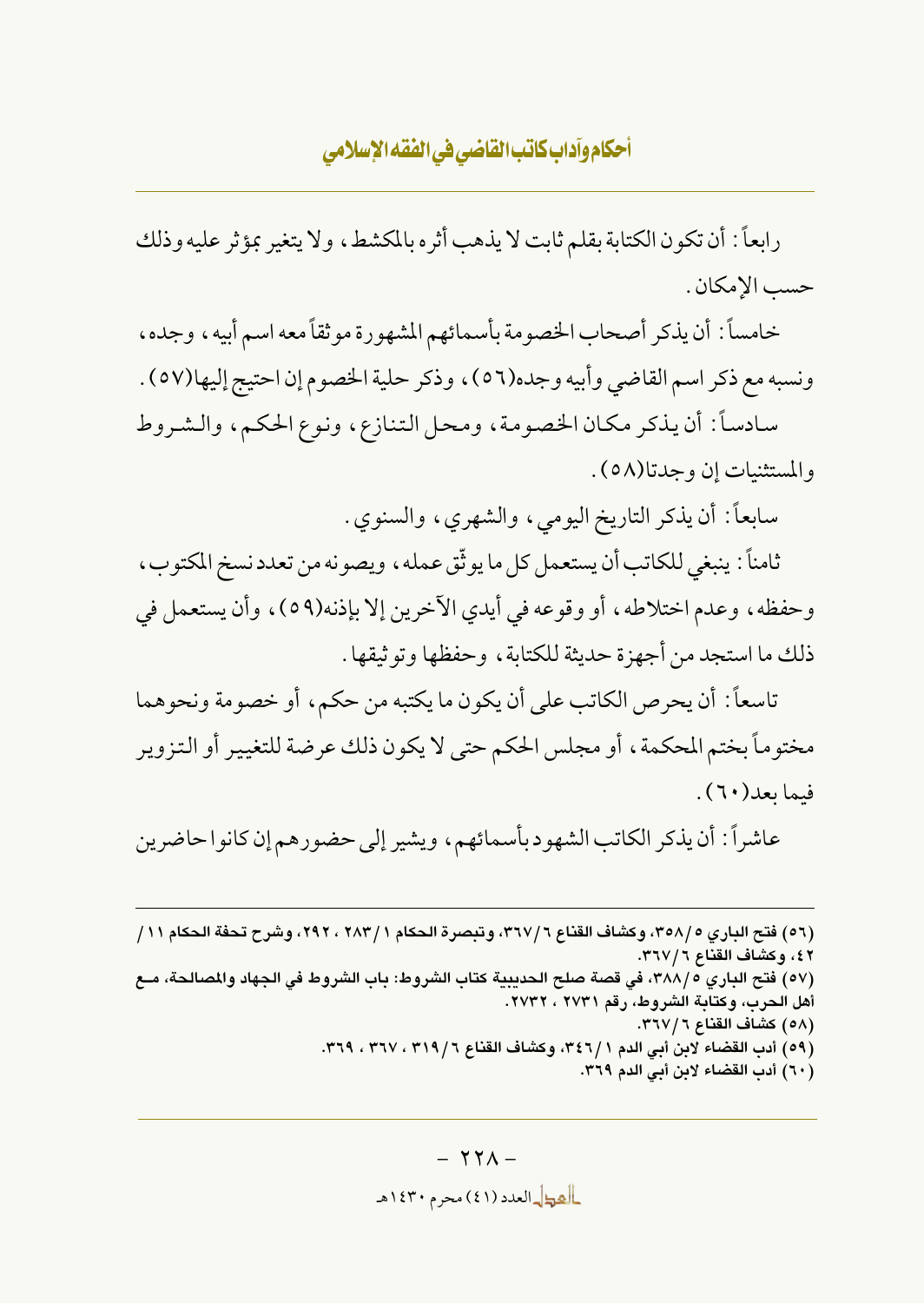وقت الكتابة، وإلا فيشير إلى شهادتهم ولو لم يحضروا إذا كانت منقولة بالطرق الشرعية(٦١)، مع مراعاة الإشارة إلى أنه ينبغي للكاتب التأكد من توثيق أسماء الشهود، ونسبهم، ومسكنهم، ونحو ذلك من الأمور(٦٢).

الحادي عشر : أن يتضمن كتابة الخصومات ونحوها الإمضاء عليها من أطراف النزاع ، وكذا الشهود، وكاتب الوثيقة، ومن قام بالحكم بها إن كان من قاض ونحوه(٦٣) .

ولا بأس بتر جمة وثائق وإثباتات الخصو مات إلى لغات أخرى حسب الحاجة بشر ط اطِّلاع القاضي والخصوم عليها .

الثاني عشر : أن يجعل لوثيقة الخصومة أكثر من نسخة، وينبغي استعمال ما استجد من أجهزة حديثة في هذا المجال، كالحاسب الآلي ونحوه .

#### الخاتمة

الحمد لله الذي بنعمته تتم الصالحات، وبتوفيقه وعونه تتذلل الصعاب والملمات، فله الحمد أولاً وآخراً وظاهراً وباطناً ، ثم إنني وبعد الفراغ من كتابة هذه المطالب المتعلقة بآداب (كاتب القاضي) والتي اجتهدت فيها ما رأيته من مسائل متعلقة بهذا البحث وما هداني إليه نظري فيها فإن كان ثمة صواب فهو من الله وله الحمد، وإن كان هناك مجانبة لذلك فهو مني – وأستغفر الله من كل زلل وخطأ–، وحسبي أني لم أقصد

- (٦١) كشاف القناع ٣٦٨/٦، ٣٦٩.
- (٦٢) تبصرة الحكام ٢٧٢/١. ٢٧٣.
	- (٦٣) كشاف القناع ٣٦٩/٦.

 $- YY9 -$ العط العدد (٤١) محرم ١٤٣٠هـ